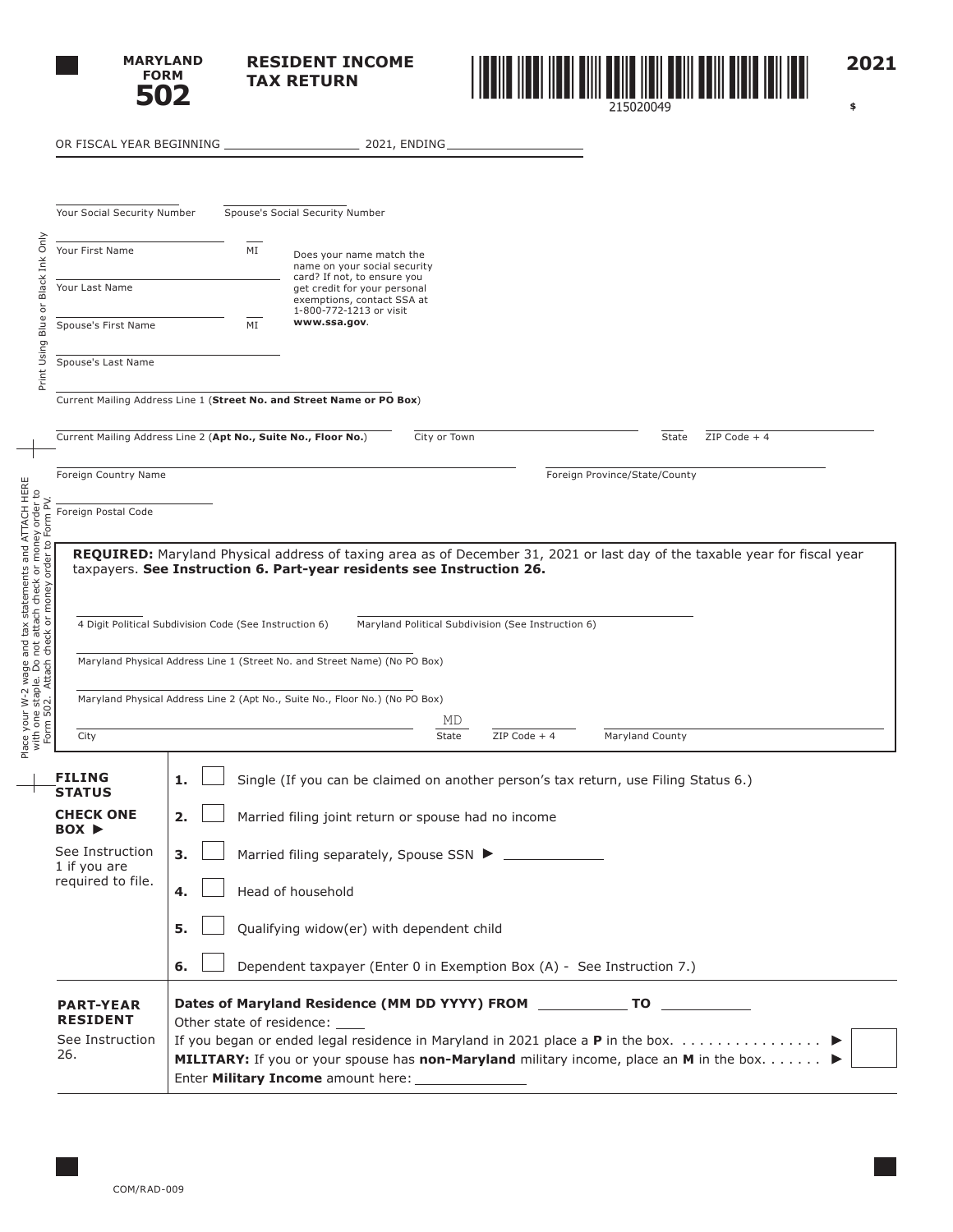

## **RESIDENT INCOME TAX RETURN**



**2021** Page 2

| <b>NAME</b>                                                                                                                                           | <b>SSN</b>                                                                                                                                                                                                                                                         |  |  |  |  |  |  |  |
|-------------------------------------------------------------------------------------------------------------------------------------------------------|--------------------------------------------------------------------------------------------------------------------------------------------------------------------------------------------------------------------------------------------------------------------|--|--|--|--|--|--|--|
| <b>EXEMPTIONS</b><br>See Instruction 10.<br>Check appropriate<br>box(es). <b>NOTE:</b> If                                                             | Yourself<br>Spouse Enter number checked<br>$A. \triangleright$<br>$65$ or over $\blacktriangleright$<br>65 or over<br>B.                                                                                                                                           |  |  |  |  |  |  |  |
| you are claiming<br>dependents, you<br>must attach the<br>Dependents'<br><b>Information</b><br>Form 502B to this<br>form to receive<br>the applicable | Blind Enter number checked<br>$X$ \$1,000 <b>B. \$</b> _______________________ . _____<br><b>Blind</b>                                                                                                                                                             |  |  |  |  |  |  |  |
|                                                                                                                                                       | $C.$ $\triangleright$ Enter number from line 3 of Dependent Form 502B $\lfloor$<br>See Instruction 10 $C.$ \$ ______________________.                                                                                                                              |  |  |  |  |  |  |  |
| exemption amount.                                                                                                                                     | Total Amount. D. \$ __________________. . ____                                                                                                                                                                                                                     |  |  |  |  |  |  |  |
| <b>MARYLAND</b><br><b>HEALTH CARE</b><br><b>COVERAGE</b>                                                                                              | Check here $\blacktriangleright$<br>If you do not have health care coverage<br>Check here $\blacktriangleright$<br>If your spouse does not have health care coverage DOB (mm/dd/yyyy) $\blacktriangleright$                                                        |  |  |  |  |  |  |  |
| See Instruction 3.                                                                                                                                    | I authorize the Comptroller of Maryland to share information from this tax return with the<br>Maryland Health Benefit Exchange for the purpose of determining pre-eligibility for no-cost or low-cost<br>Check here $\blacktriangleright$<br>health care coverage. |  |  |  |  |  |  |  |
|                                                                                                                                                       | E-mail address $\blacktriangleright$<br><u> 1989 - Johann Stoff, deutscher Stoff, der Stoff, der Stoff, der Stoff, der Stoff, der Stoff, der Stoff, der S</u>                                                                                                      |  |  |  |  |  |  |  |
| <b>INCOME</b>                                                                                                                                         |                                                                                                                                                                                                                                                                    |  |  |  |  |  |  |  |
| See Instruction 11.                                                                                                                                   | 1b. Earned income $\blacktriangleright$ 1b.                                                                                                                                                                                                                        |  |  |  |  |  |  |  |
|                                                                                                                                                       |                                                                                                                                                                                                                                                                    |  |  |  |  |  |  |  |
|                                                                                                                                                       | 1d. Taxable Pensions, IRAs, Annuities (Attach Form 502R.) > 1d.<br>$\overline{\phantom{a}}$ . $\overline{\phantom{a}}$                                                                                                                                             |  |  |  |  |  |  |  |
|                                                                                                                                                       | 1e. Place a "Y" in this box if the amount of your investment income is more than \$10,000. $\blacktriangleright$                                                                                                                                                   |  |  |  |  |  |  |  |
|                                                                                                                                                       | 2. Tax-exempt interest on state and local obligations (bonds) other than Maryland  > 2.                                                                                                                                                                            |  |  |  |  |  |  |  |
| <b>ADDITIONS</b>                                                                                                                                      |                                                                                                                                                                                                                                                                    |  |  |  |  |  |  |  |
| <b>TO MARYLAND</b><br><b>INCOME</b>                                                                                                                   |                                                                                                                                                                                                                                                                    |  |  |  |  |  |  |  |
| See Instruction 12.                                                                                                                                   | 5. Other additions (Enter code letter(s) from Instruction 12.) $\blacktriangleright$ ___ ___ ___ ___ $\blacktriangleright$ 5. __________________.                                                                                                                  |  |  |  |  |  |  |  |
|                                                                                                                                                       |                                                                                                                                                                                                                                                                    |  |  |  |  |  |  |  |
|                                                                                                                                                       |                                                                                                                                                                                                                                                                    |  |  |  |  |  |  |  |
|                                                                                                                                                       |                                                                                                                                                                                                                                                                    |  |  |  |  |  |  |  |
| <b>SUBTRACTIONS</b>                                                                                                                                   |                                                                                                                                                                                                                                                                    |  |  |  |  |  |  |  |
| <b>FROM</b><br><b>MARYLAND</b>                                                                                                                        | <b>10a.</b> Pension exclusion from worksheet $(13A)$ Yourself $\blacktriangleright$<br>│ ▶ 10a.  _________ . __<br>$\Box$ Spouse $\blacktriangleright \bot$                                                                                                        |  |  |  |  |  |  |  |
| <b>INCOME</b>                                                                                                                                         | <b>10b.</b> Pension exclusion from worksheet (13E) Yourself $\blacktriangleright \bigsqcup$ Spouse $\blacktriangleright \bigsqcup$ $\blacktriangleright$ 10b. $\qquad \qquad \qquad \ldots$                                                                        |  |  |  |  |  |  |  |
| See Instruction 13.                                                                                                                                   | 11. Taxable Social Security and RR benefits (Tier I, II and supplemental) included in line 1 11. _____________________ . _____                                                                                                                                     |  |  |  |  |  |  |  |
|                                                                                                                                                       |                                                                                                                                                                                                                                                                    |  |  |  |  |  |  |  |
|                                                                                                                                                       |                                                                                                                                                                                                                                                                    |  |  |  |  |  |  |  |
|                                                                                                                                                       |                                                                                                                                                                                                                                                                    |  |  |  |  |  |  |  |
|                                                                                                                                                       | 15.<br>16.                                                                                                                                                                                                                                                         |  |  |  |  |  |  |  |
|                                                                                                                                                       | All taxpayers must select one method and check the appropriate box.                                                                                                                                                                                                |  |  |  |  |  |  |  |
|                                                                                                                                                       | <b>STANDARD DEDUCTION METHOD</b> (Enter amount on line 17.)                                                                                                                                                                                                        |  |  |  |  |  |  |  |
| <b>DEDUCTION</b><br><b>METHOD</b>                                                                                                                     | ▶<br><b>ITEMIZED DEDUCTION METHOD</b> (Complete lines 17a and 17b.)                                                                                                                                                                                                |  |  |  |  |  |  |  |
| See Instruction 16.                                                                                                                                   |                                                                                                                                                                                                                                                                    |  |  |  |  |  |  |  |
|                                                                                                                                                       |                                                                                                                                                                                                                                                                    |  |  |  |  |  |  |  |
|                                                                                                                                                       | Subtract line 17b from line 17a and enter amount on line 17.                                                                                                                                                                                                       |  |  |  |  |  |  |  |
|                                                                                                                                                       | Deduction amount (Part-year residents see Instruction 26 (I and m).) $\ldots \ldots \ldots \ldots \rightarrow 17.$<br>17.                                                                                                                                          |  |  |  |  |  |  |  |
|                                                                                                                                                       | 18.                                                                                                                                                                                                                                                                |  |  |  |  |  |  |  |
|                                                                                                                                                       | 19.                                                                                                                                                                                                                                                                |  |  |  |  |  |  |  |
|                                                                                                                                                       | <b>20.</b> Taxable net income (Subtract line 19 from line 18.) $\ldots \ldots \ldots \ldots \ldots \ldots \ldots \ldots \ldots \ldots$ 20. $\ldots$                                                                                                                |  |  |  |  |  |  |  |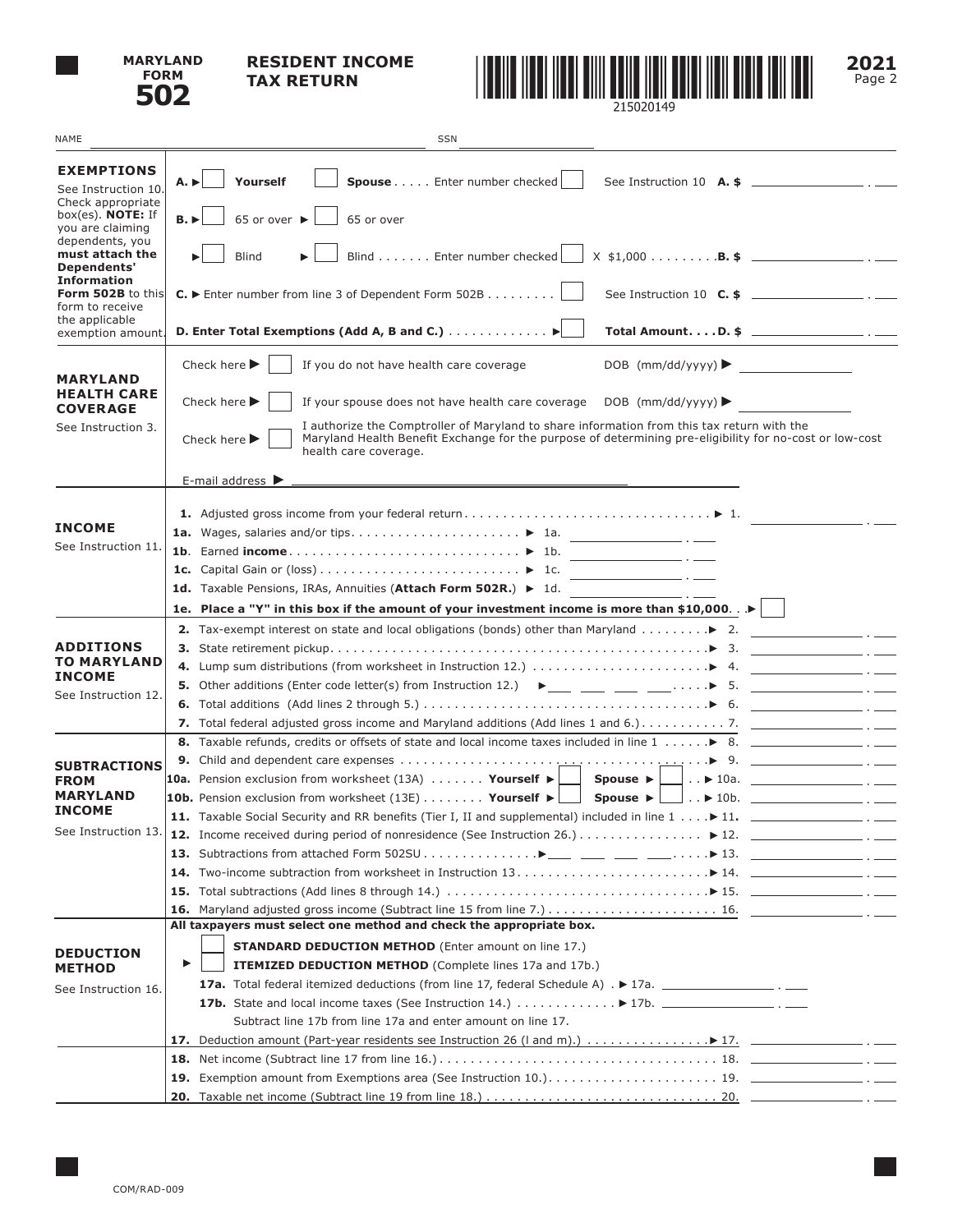

## **RESIDENT INCOME TAX RETURN**



**2021** Page 3

| NAME                             | SSN                                                                                                                                                                                               |
|----------------------------------|---------------------------------------------------------------------------------------------------------------------------------------------------------------------------------------------------|
|                                  |                                                                                                                                                                                                   |
| <b>MARYLAND</b>                  |                                                                                                                                                                                                   |
| <b>TAX</b><br><b>COMPUTATION</b> | Check this box if you are claiming the Maryland Earned Income Credit,<br>but do not qualify for the federal Earned Income Credit.                                                                 |
|                                  | Check this box if you are claiming the Maryland Earned Income Credit<br>with a qualifying child.                                                                                                  |
|                                  |                                                                                                                                                                                                   |
|                                  |                                                                                                                                                                                                   |
|                                  | 25. Business tax credits You must file this form electronically to claim business tax credits on Form 500CR.                                                                                      |
|                                  |                                                                                                                                                                                                   |
|                                  | 27. Maryland tax after credits (Subtract line 26 from line 21.) If less than 0, enter $0, \ldots, 27, \ldots$                                                                                     |
|                                  | 28. Local tax (See Instruction 19 for tax rates and worksheet.) Multiply line 20 by                                                                                                               |
| <b>LOCAL TAX</b>                 |                                                                                                                                                                                                   |
| <b>COMPUTATION</b>               | 29. Local earned income credit (from Local Earned Income Credit Worksheet in Instruction 19.). 29. ____________________.                                                                          |
|                                  |                                                                                                                                                                                                   |
|                                  | 31. Local tax credit from Part BB, line 1 of Form 502CR (Attach Form 502CR.)31.                                                                                                                   |
|                                  |                                                                                                                                                                                                   |
|                                  | <b>33. Local tax</b> after credits (Subtract line 32 from line 28.) If less than 0, enter $0, \ldots, \ldots, 33$ .                                                                               |
|                                  |                                                                                                                                                                                                   |
| <b>CONTRIBUTIONS</b>             | 35. Contribution to Chesapeake Bay and Endangered Species Fund > 35. $\Box$                                                                                                                       |
| See Instruction 20.              |                                                                                                                                                                                                   |
|                                  |                                                                                                                                                                                                   |
|                                  |                                                                                                                                                                                                   |
|                                  | 39. Total Maryland income tax, local income tax and contributions (Add lines 34 through 38.). 39. ________<br>40. Total Maryland and local tax withheld (Enter total from your W-2 and 1099 forms |
|                                  |                                                                                                                                                                                                   |
|                                  | 41. 2021 estimated tax payments, amount applied from 2020 return, payment made                                                                                                                    |
|                                  | with an extension request, and Form MW506NRS $\dots\dots\dots\dots\dots\dots\dots\dots\dots\vdots$                                                                                                |
|                                  |                                                                                                                                                                                                   |
|                                  | 43. Refundable income tax credits from Part CC, line 10 of Form 502CR                                                                                                                             |
|                                  |                                                                                                                                                                                                   |
|                                  |                                                                                                                                                                                                   |
|                                  | 45. Balance due (If line 39 is more than line 44, subtract line 44 from line 39.                                                                                                                  |
|                                  |                                                                                                                                                                                                   |
|                                  | <b>46.</b> Overpayment (If line 39 is less than line 44, subtract line 39 from line 44.). $\ldots \ldots \ldots$ > 46.                                                                            |
|                                  | 47. Amount of overpayment TO BE APPLIED TO 2022 ESTIMATED TAX. $\blacktriangleright$ 47.                                                                                                          |
|                                  | 48. Amount of overpayment TO BE REFUNDED TO YOU                                                                                                                                                   |
| <b>REFUND</b>                    | <u> 1980 - Jan Alexandria III, politik politik (</u>                                                                                                                                              |
|                                  | 49. Check here   if you are attaching Form 502UP. Enter interest charges from line 18,                                                                                                            |
|                                  |                                                                                                                                                                                                   |
| <b>AMOUNT DUE</b>                | <b>50. TOTAL AMOUNT DUE</b> (Add lines 45 and 49.)                                                                                                                                                |
|                                  |                                                                                                                                                                                                   |